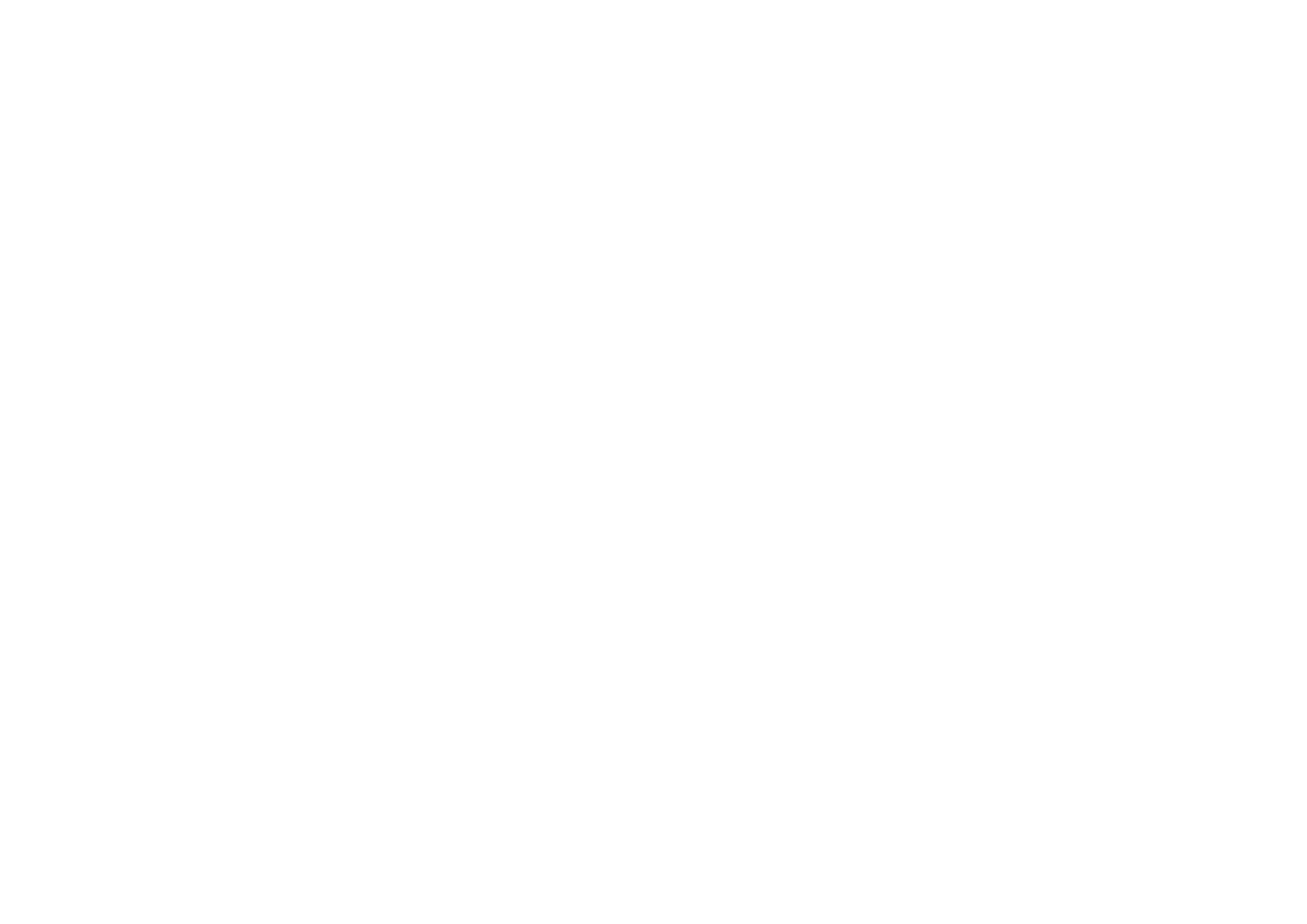## **FROM THE BAR**

## **FROM THE BAR**

| AMARO & APERTIF                                          |                 | SPARKLING WINE                                                      |                 |     |
|----------------------------------------------------------|-----------------|---------------------------------------------------------------------|-----------------|-----|
| BRAULIO                                                  | 10              | NV HANDPICKED PROSECCO, VENETO, ITALY                               | $\overline{11}$ | 55  |
| AMARO NONINO                                             | 14              | 16 MOSQUITO HILL 'BLANC DE BLANCS', SOUTHERN FLEURIEU, SA           |                 | 60  |
| <b>FERNET BRANCA</b>                                     | 13              | NV BOLLINGER 'SPECIAL CUVÉE', CHAMPAGNE, FRANCE                     |                 | 130 |
| AMARO AVERNA                                             | 10              | NV DHONDT-GRELLET 'LES TERRE FINES', CHAMPAGNE, FRANCE              |                 | 280 |
| AMARO MONTENEGRO                                         | 10              | 19 VIETTI 'CASCINETTA' MOSCATO D'ASTI, PIEDMONT, ITALY (375ML)      |                 | 50  |
| THREEFOLD LIMONCELLO                                     | 10              | <b>WHITE WINE</b>                                                   |                 |     |
| <b>TAP BEER</b>                                          |                 | 20 CASTRO MARTIN 'SOBRE LIAS' ALBARIÑO, RIAS BAIXAS, SPAIN          | 13              | 68  |
| ESTRELLA DAMM, SPAIN                                     | 11              | 17 QUINTA DO AMEAL LOUEREIO, VINHO VERDE, PORTUGAL                  |                 | 72  |
| URAIDLA 'FUTURE LIGHT' PALE ALE, SA                      | 12              | 21 SEPPELTSFIELD VERMENTINO, BAROSSA VALLEY, SA                     | 10              | 50  |
| SHAPESHIFTER 'NORDIC' IPA, SA                            | 14              | 20 HOWARD VINEYARD SAUVIGNON BLANC, ADELAIDE HILLS, SA              |                 | 45  |
|                                                          |                 | 21 UNICO ZELO 'ALLUVIUM' FIANO, ADELAIDE HILLS, SA                  |                 | 60  |
| <b>PACKAGED BEER</b>                                     |                 | <b>19 DOMAINE LAROCHE PETIT CHABLIS, BURGUNDY, FRANCE</b>           | 16              | 75  |
| PERONI RED, ITALY                                        | 10              | ROSÉ                                                                |                 |     |
| ALHAMBRA RESERVA 1925, SPAIN                             | $\overline{11}$ | 20 MINUTY ROSÉ, PROVENCE, FRANCE                                    | 14              | 70  |
| <b>BALTER XPA, QLD</b>                                   | 12              | 18 HONEY MOON FANCY ROSÉ, ADELAIDE HILLS, SA                        |                 | 65  |
| <b>BALTER HAZY IPA, QLD</b>                              | 14              |                                                                     |                 |     |
| LITTLE BANG 'SCHWANGBERRY' RASPBERRY SOUR, SA            | 14              | <b>RED WINE</b>                                                     |                 |     |
| LITTLE BANG 'LITTLE BANGER' SUPER SESSION ALE (3.0%), SA | 10              | 20 FREDERICK STEVENSON PINOT NOIR, ADELAIDE HILLS, SA               | 15              | 75  |
|                                                          |                 | 19 ISOLE E OLENA CHIANTI CLASSICO, TOSCANA, ITALY                   |                 | 85  |
| PIRATE LIFE STOUT, SA                                    | 13              | 19 BIURKO GORRI 'JOVEN' TEMPRANILLO, RIOJA, SPAIN                   | 10              | 50  |
| CIDER                                                    |                 | 21 TORBRECK 'HILLSIDE VINEYARD' SHIRAZ/ROUSSANE, BAROSSA VALLEY, SA | 13              | 65  |
| THE HILLS CIDER CO. APPLE CIDER, SA                      | 10              | 14 YARRA YERING 'AGINCOURT' CABERNET MALBEC, YARRA VALLEY, VIC      |                 | 140 |
| THE HILLS CIDER CO. BERRY BERRY JAM SOUR CIDER, SA       | $\overline{11}$ |                                                                     |                 |     |
|                                                          |                 |                                                                     |                 |     |